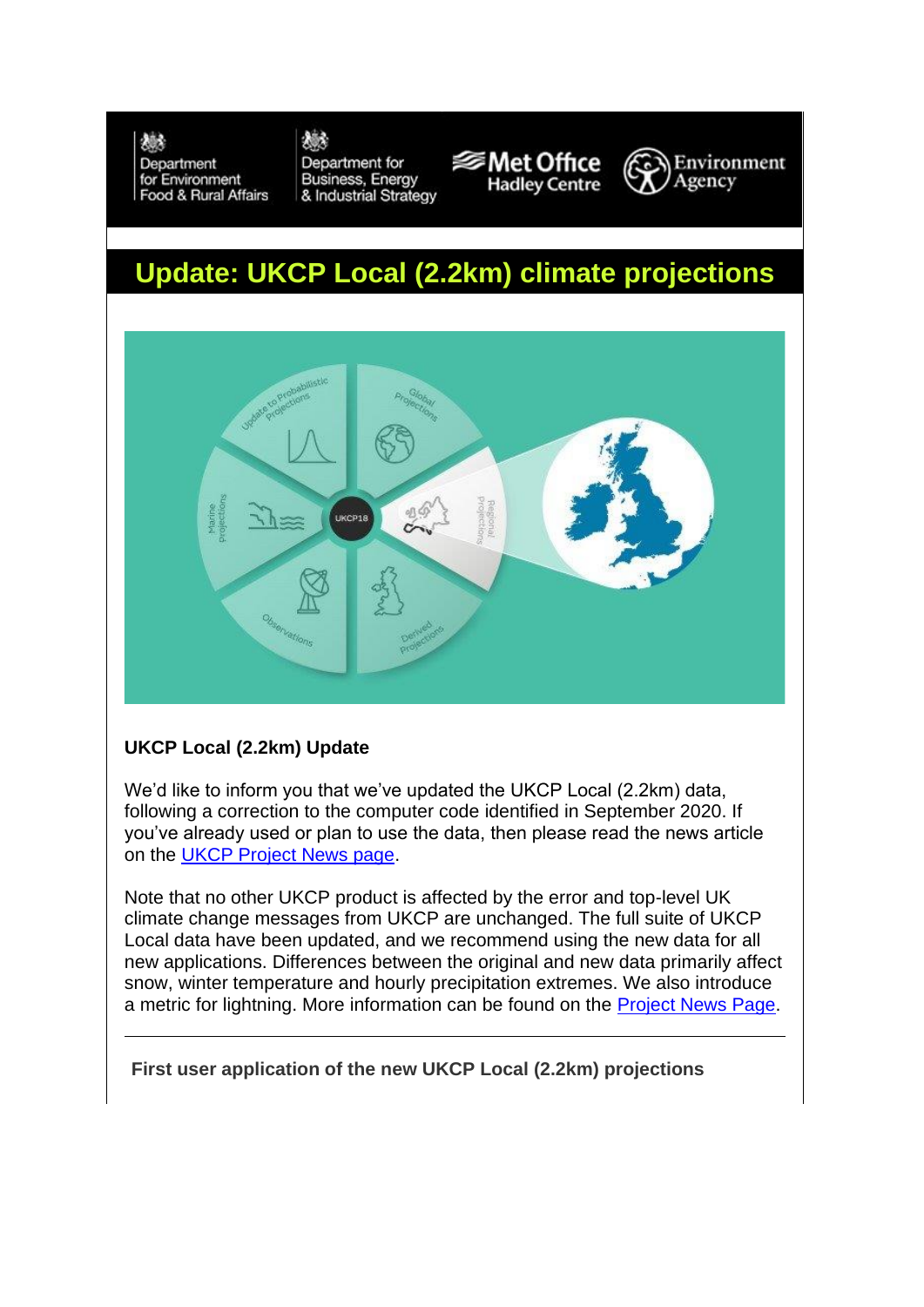

Data on future rainfall changes ('uplifts') from the [UKRI project FUTURE-](https://info.metoffice.gov.uk/t/1XRP-7GRM6-603J38-4IFBK5-1/c.aspx)[DRAINAGE](https://info.metoffice.gov.uk/t/1XRP-7GRM6-603J38-4IFBK5-1/c.aspx) (led by a Newcastle University consortium involving the Met Office, JBA Consulting and Loughborough University, funded by the NERC (UKRI) UK Climate Resilience Programme) have been released to coincide with this UKCP Local (2.2km) update.

These uplifts are designed for organisations who need to allow for an increase to design storm rainfall in sub-daily to daily durations, to account for the impact of climate change projections in the UK.

This is the first user application of the new UKCP Local (2.2km) projections, providing new estimates of short-duration precipitation extremes. Results have been tailored to stakeholder needs, to help inform flood management and urban drainage design in a changing climate. Find out more in [Newcastle University's press release.](https://info.metoffice.gov.uk/t/1XRP-7GRM6-603J38-4IFBK5-1/c.aspx)

## **Staying in Touch**

You're receiving this announcement as you're subscribed to the UKCP Newsletter. While we have been quiet of late, in the next few months we will be sharing more information on the Defra-funded UKCP Climate Service and how you can get involved.

Over the next few years, this service will carry out activities with users of climate information to maximise the utility of the UK Climate Projections.

If you don't wish to be notified of these developments, then please **unsubscribe** here.

If you have any queries relating to this email, please [contact](mailto:ukcpproject@metoffice.gov.uk?subject=Query%20from%20October%20newsletter) the [Project Team.](mailto:ukcpproject@metoffice.gov.uk?subject=Feedback%20-%20UKCP%20Local%20update%20July%202021)

Issued on behalf of Defra, BEIS and Environment Agency by the Met Office